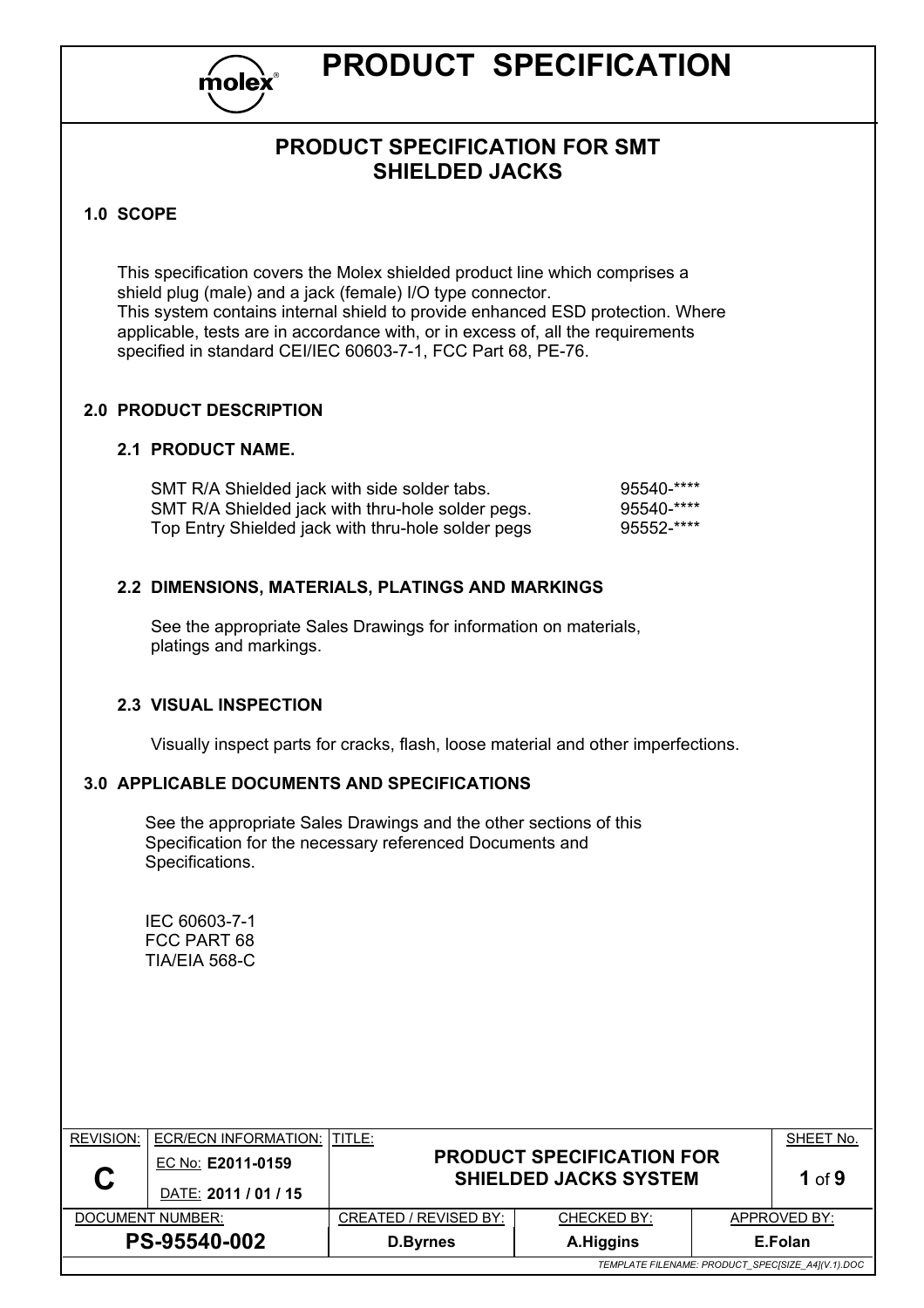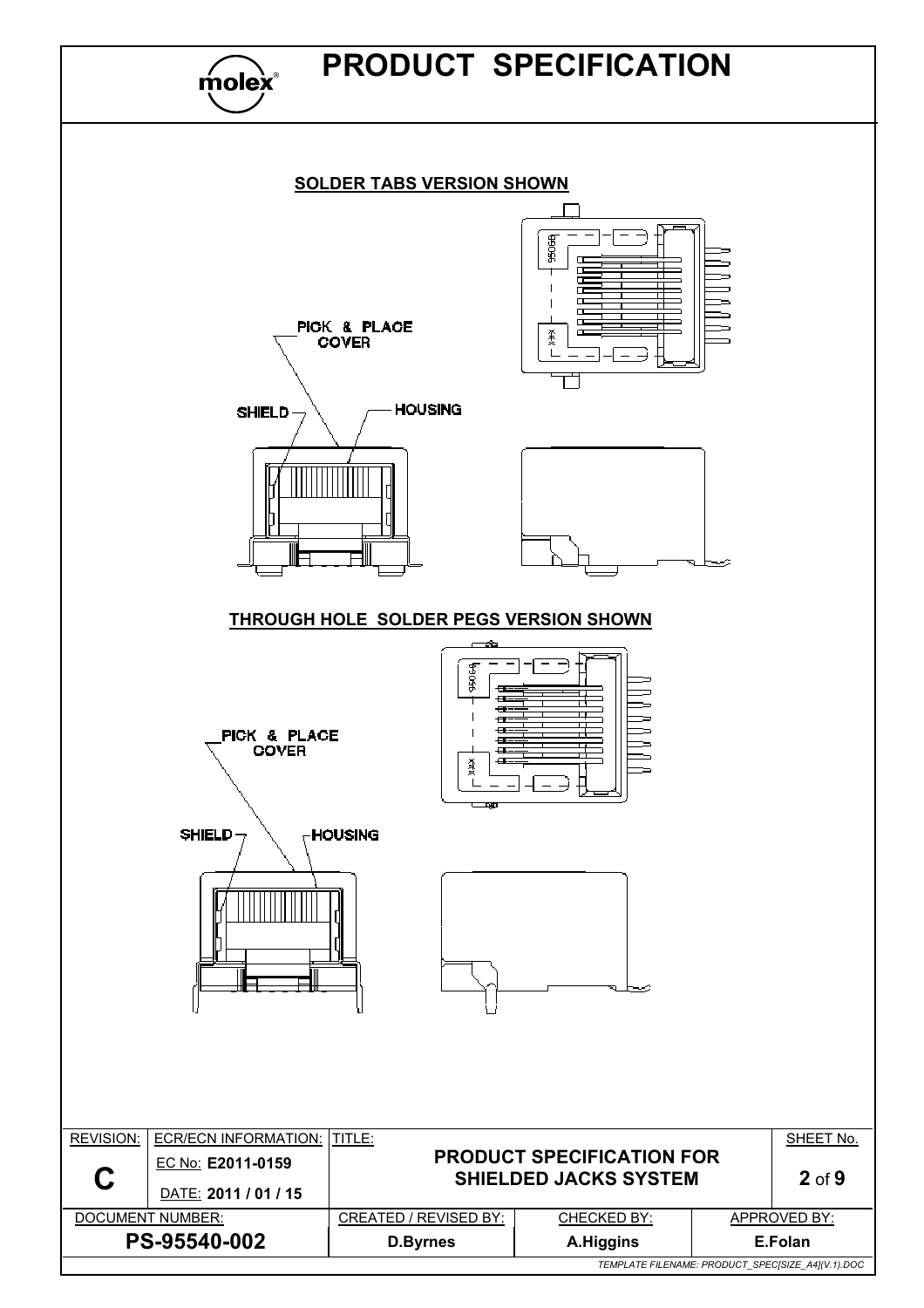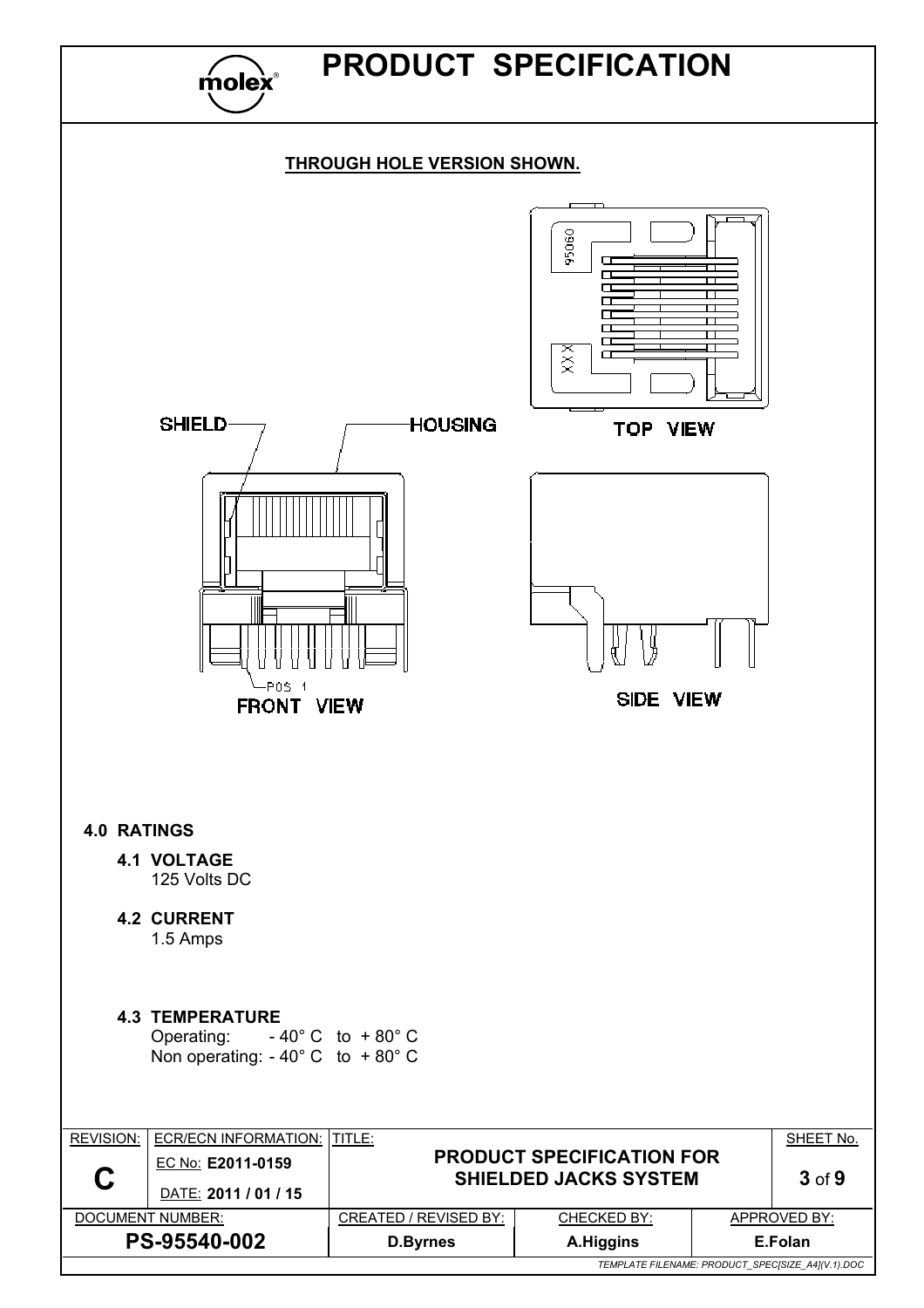

## **5.0 PERFORMANCE**

#### **5.1 ELECTRICAL REQUIREMENTS**

| <b>ITEM</b>    | <b>DESCRIPTION</b>                                      | <b>TEST CONDITION</b>                                                                                                                                               | <b>REQUIREMENT</b>                                                                          |
|----------------|---------------------------------------------------------|---------------------------------------------------------------------------------------------------------------------------------------------------------------------|---------------------------------------------------------------------------------------------|
| 1              | <b>CONTACT</b><br><b>RESISTANCE.</b>                    | Mate connectors:<br>Test at 100 milli A max current,<br>20 milli V a.c. peak, max Open<br>circuit voltage (see Section 7).                                          | Initial 20 milli $\Omega$ max<br>Final $\leq 10$ milli $\Omega$ max<br>change from initial. |
|                | <b>Conditions: IEC</b><br>60512, Test 2a                |                                                                                                                                                                     |                                                                                             |
| $\overline{2}$ | <b>INSULATION</b><br><b>RESISTANCE.</b>                 | Mate connector: mounted to a PCB:<br>apply a voltage of 500V d.c. in turn<br>between each terminal being tested<br>and all others connected together<br>and ground. | 500 Mega $\Omega$ minimum                                                                   |
|                | <b>Conditions: IEC</b><br>60512, Test 3a,<br>Method A.  |                                                                                                                                                                     |                                                                                             |
| 3              | <b>DIELETRIC</b><br><b>WITHSTAND</b><br><b>VOLTAGE.</b> | Mate connectors: apply a voltage of<br>1000 V d.c or a.c Peak, for 1 minute<br>between adjacent terminals and<br>between terminals and ground.                      | No breakdown; current<br>leakage < 5 milli A.                                               |
|                | <b>Conditions: IEC</b><br>60512, Test 4a,<br>Method A   |                                                                                                                                                                     |                                                                                             |

| <b>REVISION:</b>                                  | ECR/ECN INFORMATION: ITITLE:              |                              |                                                                  |  | SHEET No.    |
|---------------------------------------------------|-------------------------------------------|------------------------------|------------------------------------------------------------------|--|--------------|
| C                                                 | EC No: E2011-0159<br>DATE: 2011 / 01 / 15 |                              | <b>PRODUCT SPECIFICATION FOR</b><br><b>SHIELDED JACKS SYSTEM</b> |  | 4 of 9       |
|                                                   | DOCUMENT NUMBER:                          | <b>CREATED / REVISED BY:</b> | <b>CHECKED BY:</b>                                               |  | APPROVED BY: |
|                                                   | PS-95540-002                              | A.Higgins<br><b>D.Byrnes</b> |                                                                  |  | E.Folan      |
| TEMPLATE FILENAME: PRODUCT_SPEC[SIZE_A4](V.1).DOC |                                           |                              |                                                                  |  |              |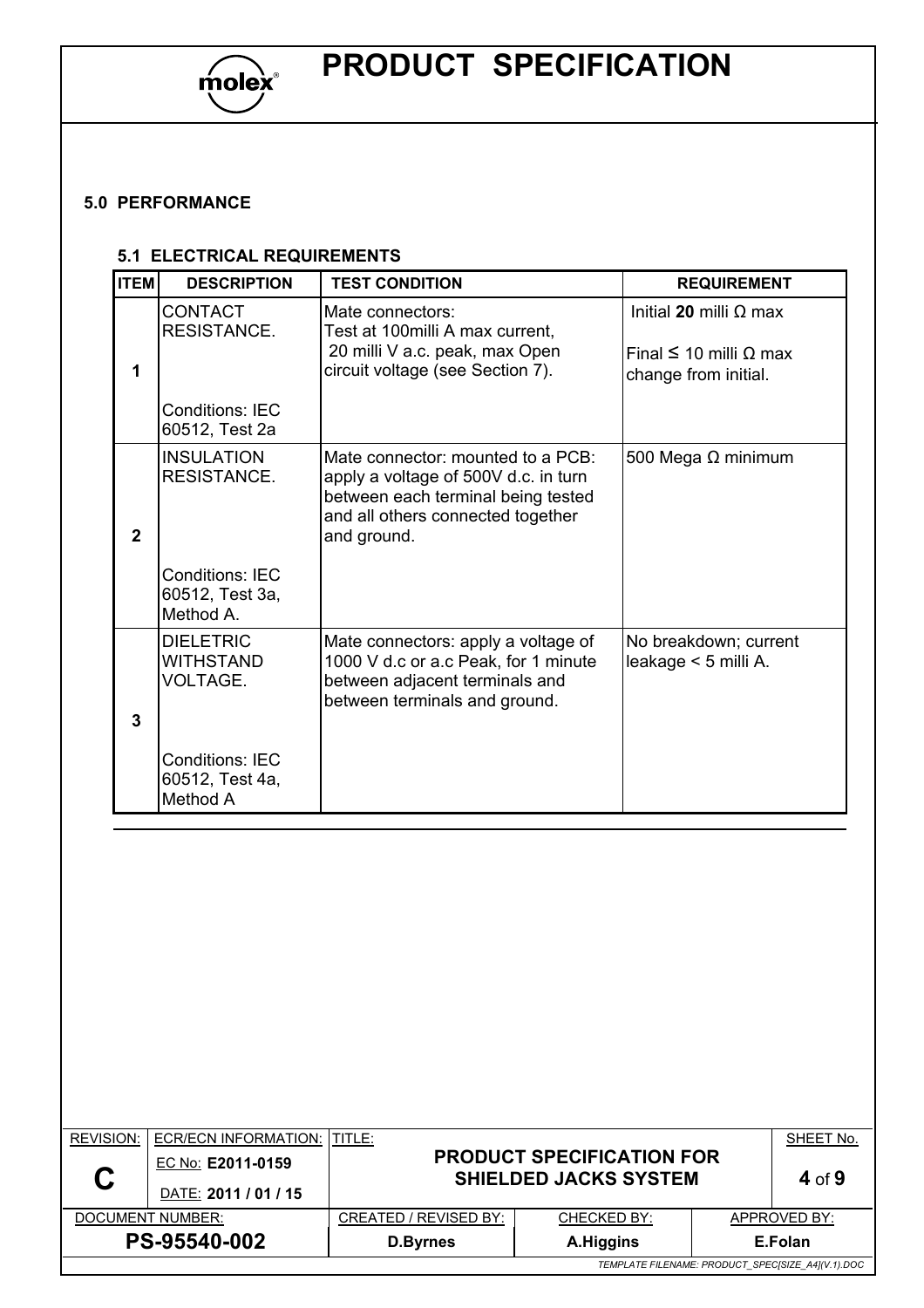

# **5.2 MECHANICAL REQUIREMENTS**

| <b>ITEM</b>    | <b>DESCRIPTION</b>                                                                                                                                             | <b>TEST CONDITION</b>                                                                                                               | <b>REQUIREMENT</b>                                                                                                        |
|----------------|----------------------------------------------------------------------------------------------------------------------------------------------------------------|-------------------------------------------------------------------------------------------------------------------------------------|---------------------------------------------------------------------------------------------------------------------------|
| 4              | <b>CONNECTOR</b><br><b>INSERTION AND</b><br>WITHDRAWAL<br><b>FORCES</b><br><b>Conditions: IEC</b><br>60512, Test 13b<br>Connector locking<br>device depressed. | Insert and withdraw a plug at a rate<br>of 25±6 mm per minute.                                                                      | Insertion force 20 N<br>maximum<br>&<br>Withdrawal force<br>20 N maximum                                                  |
| 5              | <b>MODULE</b><br><b>RETENTION</b><br><b>FORCE</b><br>(in Housing)                                                                                              | Axial pullout force on the terminal in the<br>housing at a rate of $25 \pm 6$ mm (1 $\pm$ 11/4<br>Inch) per minute.                 | 20 N (4.4 lbf)<br>MINIMUM retention force                                                                                 |
| 6              | <b>JACK RETENTION</b><br>FORCE ON P.C<br><b>BOARD</b>                                                                                                          | Axial pullout force on the Jack on the<br>P.C. Board at a rate of $25 \pm 6$ mm (1 $\pm \frac{1}{4}$<br>inch) per minute.           | Min. Retention Force 100 N (22)<br>I <sub>b</sub>                                                                         |
| $\overline{7}$ | <b>DURABILITY</b><br><b>Conditions: IEC</b><br>60512-5, Test 9a.                                                                                               | Mate connectors up to 750<br>cycles(Au)<br>or<br>2,500 cycles(PdNi) at a maximum<br>rate of 20 cycles per minute.<br>Cycle by hand. | <b>Contact Resistance:</b><br>10 milli $\Omega$ MAXIMUM<br>(change from initial)                                          |
| 8              | <b>VIBRATION</b><br>Conditions:IEC<br>60512-6-4,<br>Test 6d.                                                                                                   | Amplitude: 1.50 mm peak to peak<br>10-55-10Hz in 60 sec cycles for 2<br>hours on each axis, X-Y-Z                                   | Meets contact resistance<br>test.<br>Shall remain mated and<br>show no sign of damage.<br>No discontinuities $\leq$ 1 µs. |
| 9              | <b>SHOCK</b><br>(MECHANICAL)<br><b>Conditions: IEC</b><br>60068-2-27                                                                                           | 50 g's with 3 saw tooth waveform<br>shocks in each ±X, ±Y, ±Z axes, 11<br>ms pulse.<br>(18 shocks in total)                         | <b>Contact Resistance:</b><br>10 milli Ω Maximum<br>(Change from initial)<br>&<br>Discontinuity < 1<br>microsecond        |

| <b>REVISION:</b>                             | ECR/ECN INFORMATION: ITITLE: |                                                                  |                    |            | SHEET No.                                         |
|----------------------------------------------|------------------------------|------------------------------------------------------------------|--------------------|------------|---------------------------------------------------|
| C                                            | EC No: E2011-0159            | <b>PRODUCT SPECIFICATION FOR</b><br><b>SHIELDED JACKS SYSTEM</b> |                    | $5$ of $9$ |                                                   |
|                                              | DATE: 2011 / 01 / 15         |                                                                  |                    |            |                                                   |
|                                              | DOCUMENT NUMBER:             | CREATED / REVISED BY:                                            | <b>CHECKED BY:</b> |            | APPROVED BY:                                      |
| PS-95540-002<br>A.Higgins<br><b>D.Byrnes</b> |                              |                                                                  | E.Folan            |            |                                                   |
|                                              |                              |                                                                  |                    |            | TEMPLATE FILENAME: PRODUCT_SPEC[SIZE_A4](V.1).DOC |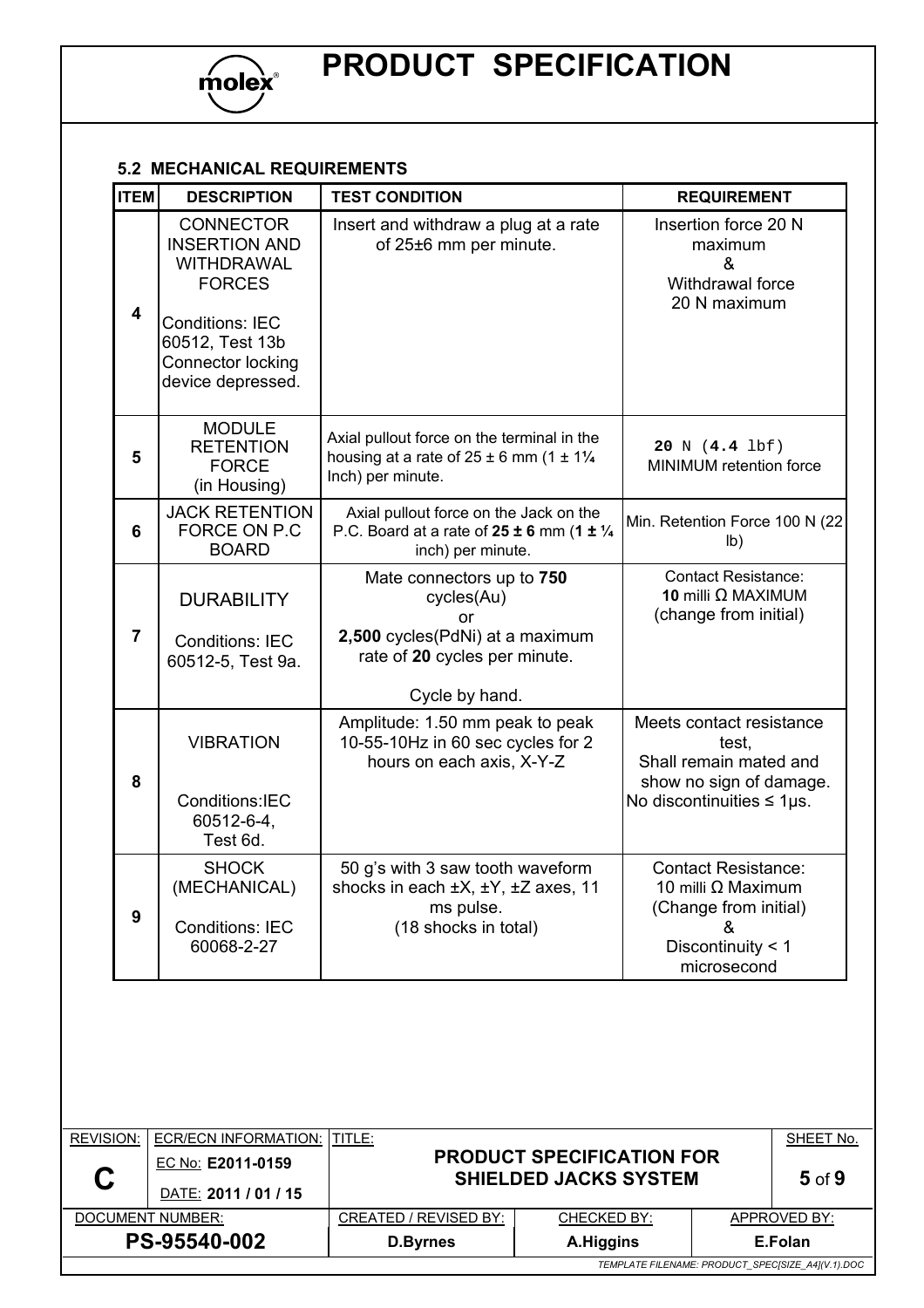

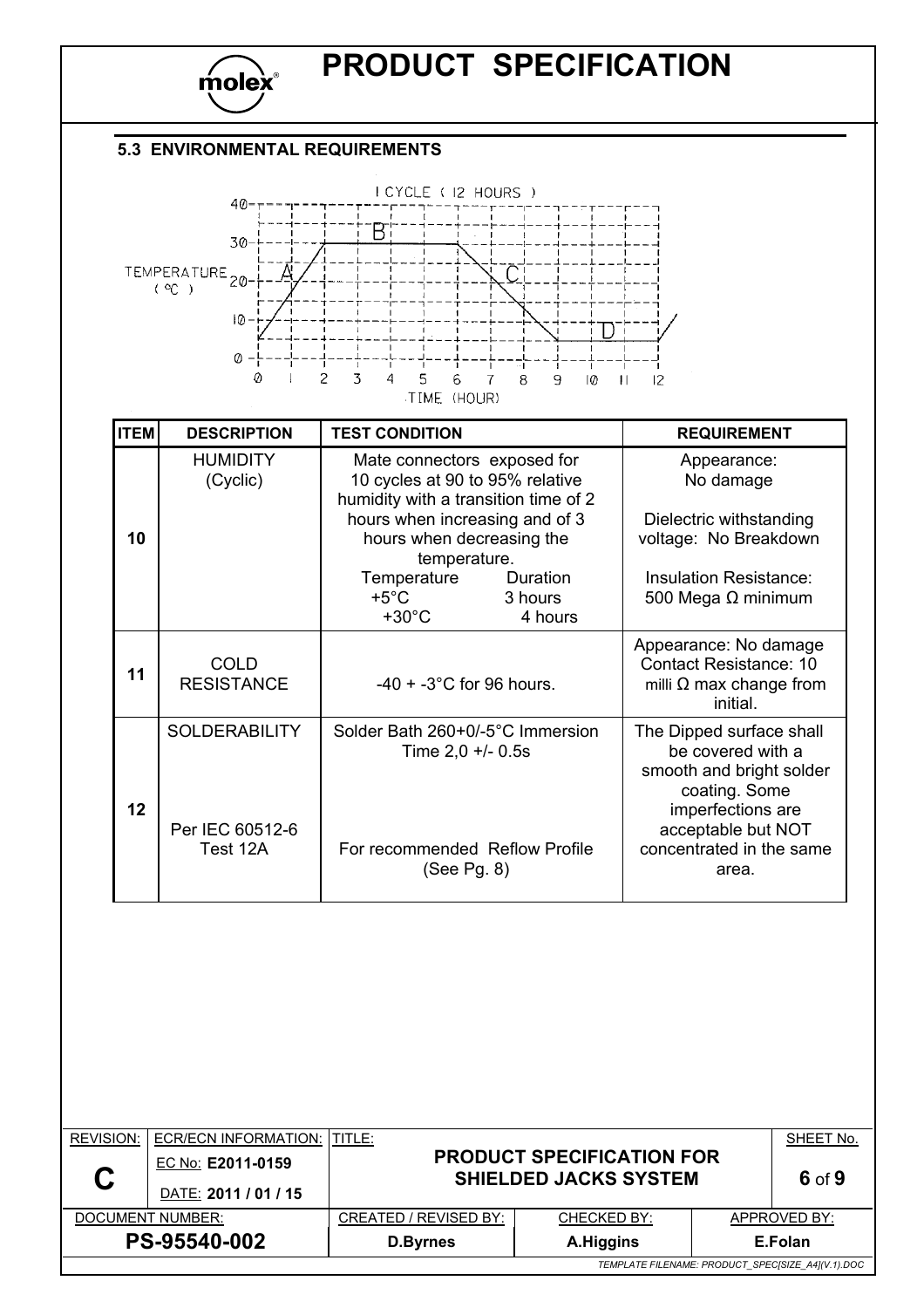

٦

# **RECOMMENDED**<br>REFLOW SOLDERING SIMULATION REAK RROELLE REFLOW AT 350 %

| REFLOW SOLDERING SIMULATION PEAK PROFILE REFLOW AT 260 °C |                                |
|-----------------------------------------------------------|--------------------------------|
|                                                           |                                |
| <b>DESCRIPTION</b>                                        | <b>REQUIREMENT</b>             |
| Solder Type                                               | None                           |
| Solder Flux Type                                          | None                           |
| Paste Flux Type                                           | None                           |
| Average Ramp Rate                                         | 3 °C/second maximum            |
| <b>Preheat Temperature</b>                                | 150 °C minimum; 200 °C maximum |
| <b>Preheat Time</b>                                       | 60 to 180 seconds              |
| Ramp to Peak                                              | 3 °C/second maximum            |
| Time over Liquidus (217 °C)                               | 60 to 150 seconds              |
| Peak Temperature                                          | 260 °C +0/-5 °C                |
| Time within 5 °C of peak                                  | 20 to 40 seconds               |
| Ramp - Cool Down                                          | 6 °C/second maximum            |
| Time 25 °C to Peak                                        | 8 minutes maximum              |





## **JACK RETENTION ON P.C. BOARD (axial Pullout directions)**

| <b>REVISION:</b> | ECR/ECN INFORMATION: ITITLE:              |                                                                  |                   |  | SHEET No.                                         |
|------------------|-------------------------------------------|------------------------------------------------------------------|-------------------|--|---------------------------------------------------|
| C                | EC No: E2011-0159<br>DATE: 2011 / 01 / 15 | <b>PRODUCT SPECIFICATION FOR</b><br><b>SHIELDED JACKS SYSTEM</b> | 7 <sub>of</sub> 9 |  |                                                   |
|                  | DOCUMENT NUMBER:                          | CREATED / REVISED BY:                                            | CHECKED BY:       |  | APPROVED BY:                                      |
| PS-95540-002     |                                           | A.Higgins<br>E.Folan<br><b>D.Byrnes</b>                          |                   |  |                                                   |
|                  |                                           |                                                                  |                   |  | TEMPLATE FILENAME: PRODUCT_SPEC[SIZE_A4](V.1).DOC |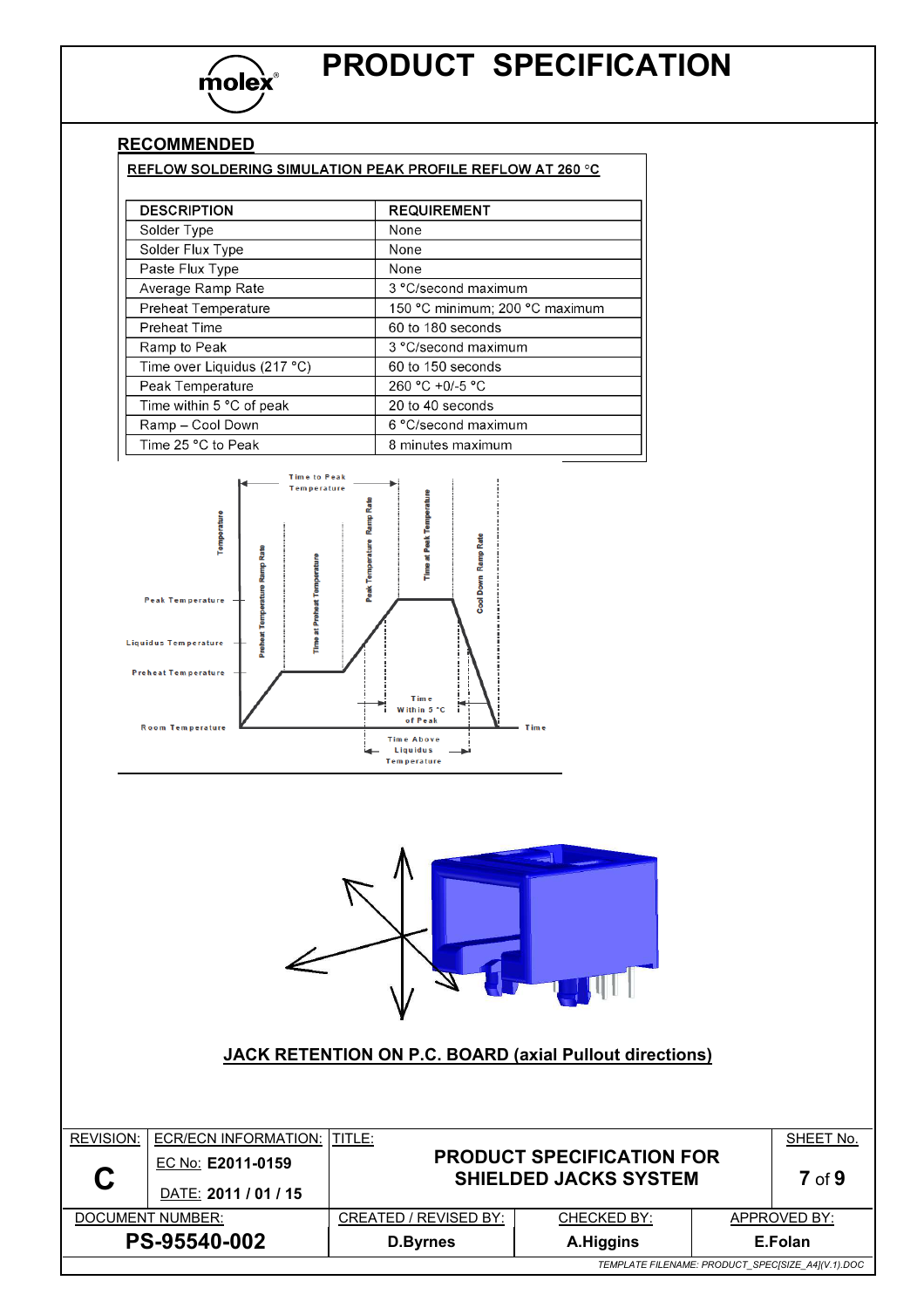

# **PRODUCT SPECIFICATION**

## **6.0 TEST SEQUENCE**

|                                                              |                   | $\mathbf{I}$      | III                             | IV                | V                | VI                             |
|--------------------------------------------------------------|-------------------|-------------------|---------------------------------|-------------------|------------------|--------------------------------|
|                                                              | Sample<br>size 10 | Sample<br>Size 10 | Sample<br><b>Size</b><br>$20**$ | Sample<br>Size 10 | Sample<br>Size 2 | Sample<br><b>Size</b><br>40*** |
| <b>INSPECTION OF</b><br><b>PRODUCT</b>                       | $\mathbf 1$       | 1                 | 1                               | $\mathbf 1$       | 1                | 1                              |
| <b>CONTACT RESISTANCE</b>                                    | 2, 5, 7           |                   | 2, 5                            | 2, 4              |                  |                                |
| <b>DIELECTRIC WITHSTAND</b><br><b>VOLTAGE</b>                |                   | 2, 6              |                                 |                   |                  |                                |
| <b>INSULATION RESISTANCE</b>                                 |                   | 3, 7              |                                 |                   |                  |                                |
| <b>DURABILITY</b>                                            | 4                 | 4                 |                                 |                   |                  |                                |
| SHOCK (MECHANICAL)                                           |                   |                   | $\overline{4}$                  |                   |                  |                                |
| <b>COLD RESISTANCE</b>                                       |                   |                   |                                 | 3                 |                  |                                |
| <b>SOLDERABILITY</b>                                         |                   |                   |                                 |                   | $\overline{2}$   |                                |
| <b>VIBRATION</b>                                             |                   |                   | 3                               |                   |                  |                                |
| <b>HUMIDITY (CYCLIC)</b>                                     | 6                 | 5                 |                                 |                   |                  |                                |
| <b>INSERTION &amp;</b><br><b>WITHDRAWAL</b><br><b>FORCES</b> | 3, 8              |                   |                                 |                   |                  |                                |
| <b>JACK RETENTION FORCE</b><br>ON P.C. BOARD                 |                   |                   |                                 |                   |                  | $\overline{2}$                 |

NB: NUMBERS DENOTE THE ORDER IN WHICH THE TESTS ARE PERFORMED.

*\*10 connectors for Dielectric Withstand Voltage (DWV)* 

 *10 connectors for contact resistance, durability and temperature/humidity cycling. \*\* Vibration:* 

 *10 connectors for low level contact resistance,*

 *10 connectors monitored for discontinuity* 

*\*\*\*Jack retention axial test – 5 direction x 8 connectors* 

| <b>REVISION:</b> | ECR/ECN INFORMATION: ITITLE: |                              |                                                                  |  | SHEET No.                                         |
|------------------|------------------------------|------------------------------|------------------------------------------------------------------|--|---------------------------------------------------|
|                  | EC No: E2011-0159            |                              | <b>PRODUCT SPECIFICATION FOR</b><br><b>SHIELDED JACKS SYSTEM</b> |  |                                                   |
|                  | DATE: 2011 / 01 / 15         |                              | $8$ of $9$                                                       |  |                                                   |
|                  | DOCUMENT NUMBER:             | CREATED / REVISED BY:        | CHECKED BY:                                                      |  | APPROVED BY:                                      |
|                  | PS-95540-002                 | A.Higgins<br><b>D.Byrnes</b> |                                                                  |  | E.Folan                                           |
|                  |                              |                              |                                                                  |  | TEMPLATE FILENAME: PRODUCT_SPEC[SIZE_A4](V.1).DOC |